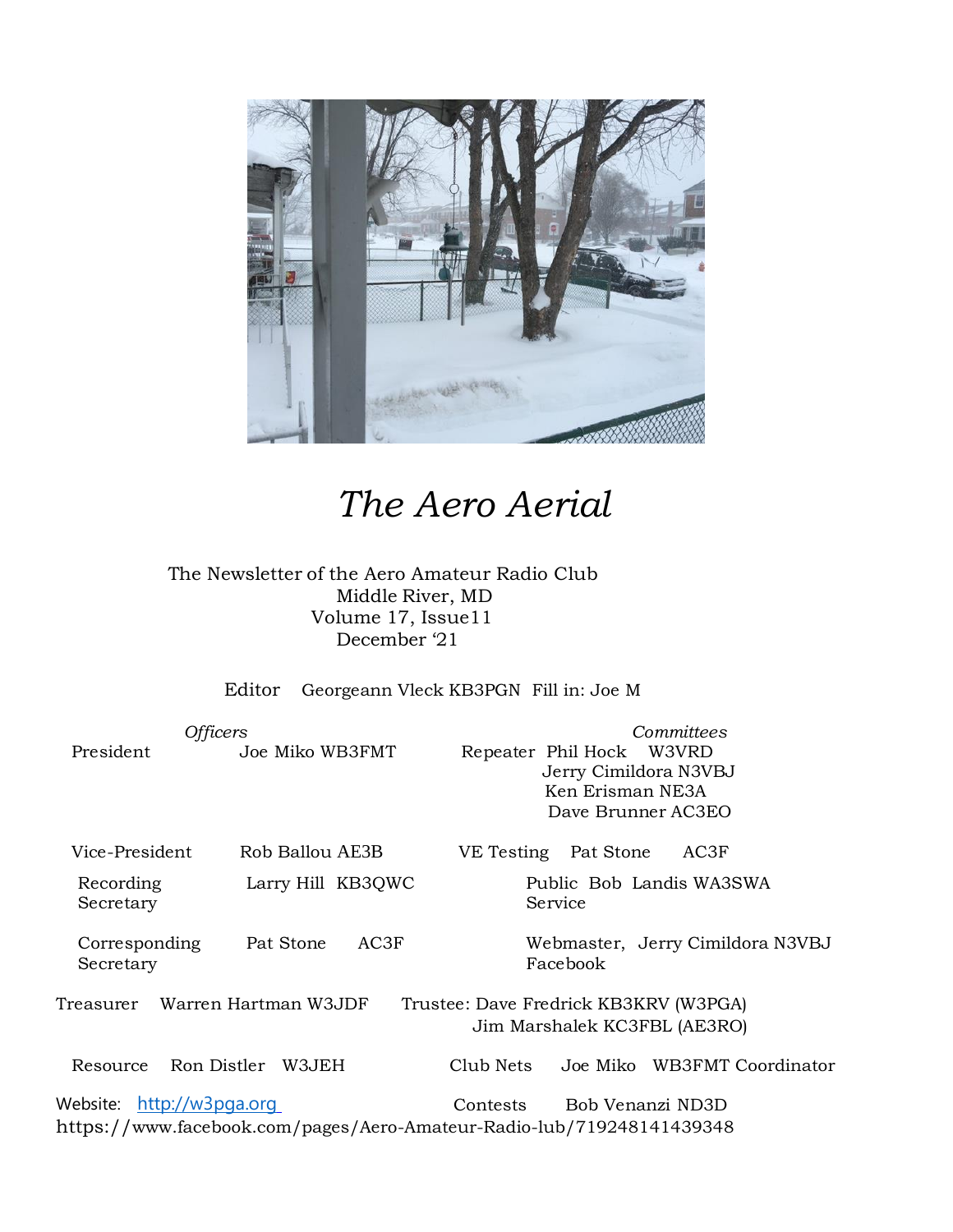### **About the Aero Amateur Radio Club**

#### Meetings

The Aero Amateur Radio Club meets at 7:30 pm on the first and third Wednesday of the month at the Essex SkyPark, 1401 Diffendall Road, Essex. Meetings begin at 7:30 p.m. local time. Meetings canceled if Baltimore County Public Schools are closed or dismiss early.

#### Repeaters

W3PGA - 2 M : INPUT : 147.84 MHz, OUTPUT : 147.24 MHz, PL 123.0 W3PGA - 70 Cm: INPUT : 444.575 MHz, OUTPUT : 449.575,PL 123.0 W3JEH -1.25 M: INPUT : 222.24 MHz, OUTPUT : 223.84 MHz

#### Club Nets

Second Wednesday Net – 70 Centimeters (449.575 MHz Repeater) @ 8 p.m. Fourth Wednesday Net – 2 Meters (147.24 MHz Repeater) @ 8 p.m. Fifth Wednesday Net – 10 Meters (28.445 MHz) @ 8 p.m. Local Time

#### Radio License Exams

The Aero Amateur Radio Club Sponsors Amateur Radio License Exams with Examination sessions are throughout the year. Walk-ins are welcome; arrive after start time. \$15 charge.

#### 2022 Examination Schedule DUE TO COVID-19 DATES May be Canceled

| Time: | 12 pm new Time    | $12 \text{ pm}$          |
|-------|-------------------|--------------------------|
|       | Dates: January 15 | March 19                 |
|       | $\sqrt{$ May 19   | June 25 $\omega$ Skypark |
|       | Sept 24           | Nov 12                   |

American Legion Post 180, 1331 Seling Ave., Rosedale, MD 21237 Contact: Patricia Stone AC3F, email:  $ac3fac3p@yahoo.com$ , landline: 410-687-7209

#### LOCAL AREA NETS

| Day                    | Time          | Freq. (MHz)   | Net Name                                  |
|------------------------|---------------|---------------|-------------------------------------------|
| Daily                  | $9 - 10$ am   | 145.330       | Oriole Net                                |
| Daily                  | 6 pm          | 3.820         | Maryland Emergency Phone Net              |
| Daily                  | $6:30 - 7$ pm | 145.330 no PL | Balto. Traffic Net (b/u 146.670 PL 107.2) |
| Daily                  | 7 pm & 10 pm  | 3.643         | MD/DC/DE Traffic Net                      |
| $2nd$ Tue              | 7:30 pm       | 146.670       | <b>Baltimore County RACES Net</b>         |
| $2nd$ Wed              | 8 pm          | 449.575       | Aero ARC Net                              |
| $4th$ Wed              | 8 pm          | 147.240       | Aero ARC Net                              |
| 5 <sup>th</sup> Wed    | 8 pm          | 28.445        | Aero ARC Net                              |
| Fridays                | $7:30$ pm     | 145.330       | Back in the Day Net                       |
| When activated by NOAA |               | 147.030       | SkyWarn (primary)                         |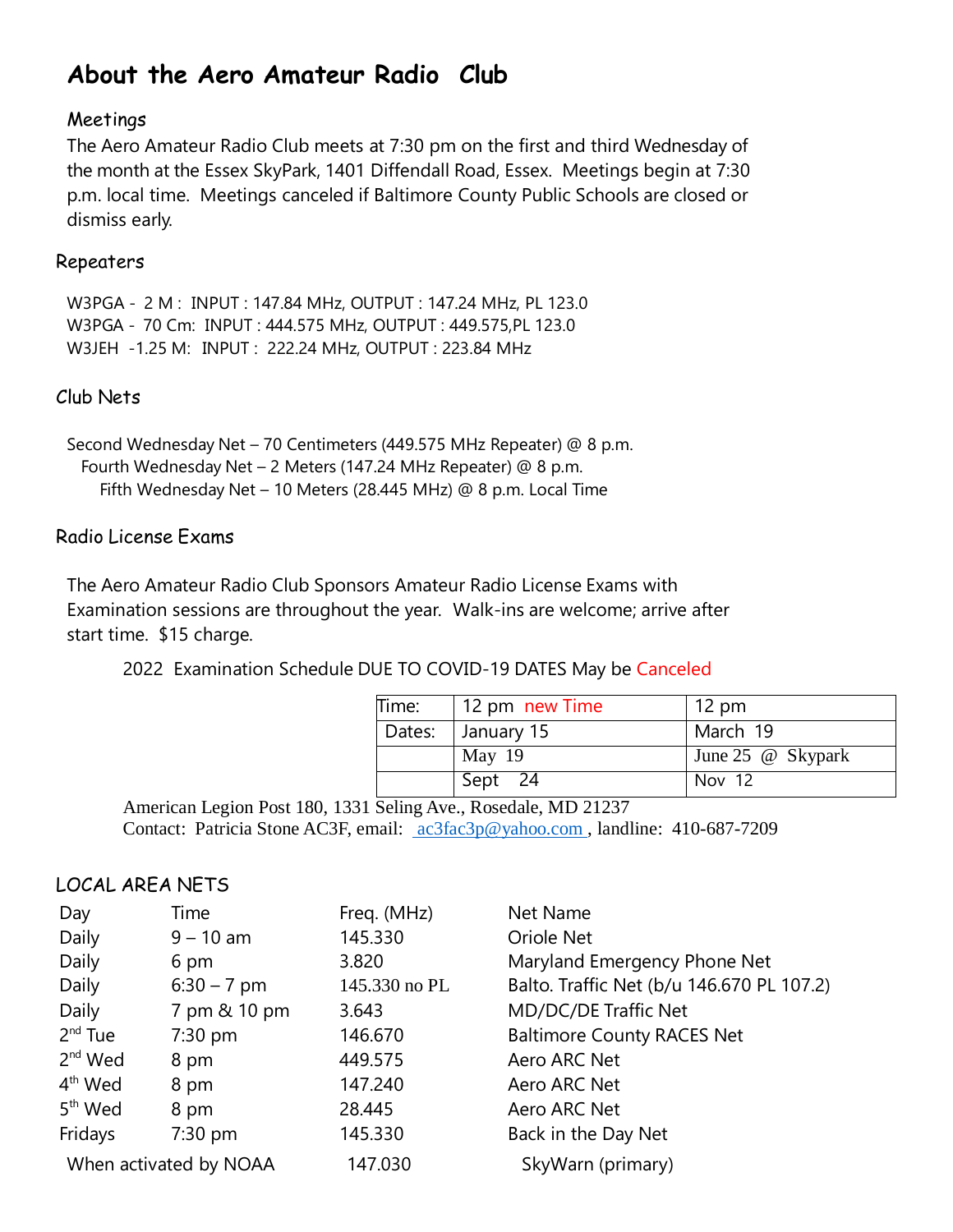#### Repeater News

Both Repeaters are operational again. A new controller radio was installed and the knock-down and start-up sequences were tested and are operational. Each repeater has its own control separate key sequence.

The two-meter repeater now operates in either Analog FM or Fusion C4FM. The 440 repeater will only operate in either Analog or Fusion but not in an Auto Mode., so it was set to the Analog FM mode.

#### DEC 15<sup>th</sup> Meeting "Meet and Greet"

The December 15<sup>th</sup> meeting will be a Meet and Greet no formal meeting. Just a gathering of folks to say HI have some coffee and some cookies. If you would like to bring a little something feel free. The get together starts at 7:30pm. Hope to see you all then.

## A Christmas Tail by Gary R. P.4AQ.

Yes, it's a Christmas poem. But I offer it in the spirit of the holiday season to all, whatever you believe or celebrate. In a troubled world, this is a time when we remind ourselves that peace is the goal. I hope we find it soon. **Gary Pearce KN4AQ** 

> **'**T**was the night before Christmas, And all through two-meters, Not a signal was keying up Any repeaters. The antennas reached up From the tower, quite high, To catch the weak signals That bounced from the sky. The children, Technicians, Took their HT's to bed, And dreamed of the day They'd be Extras, instead.**

> > **Mom put on her headphones, I plugged in the key,**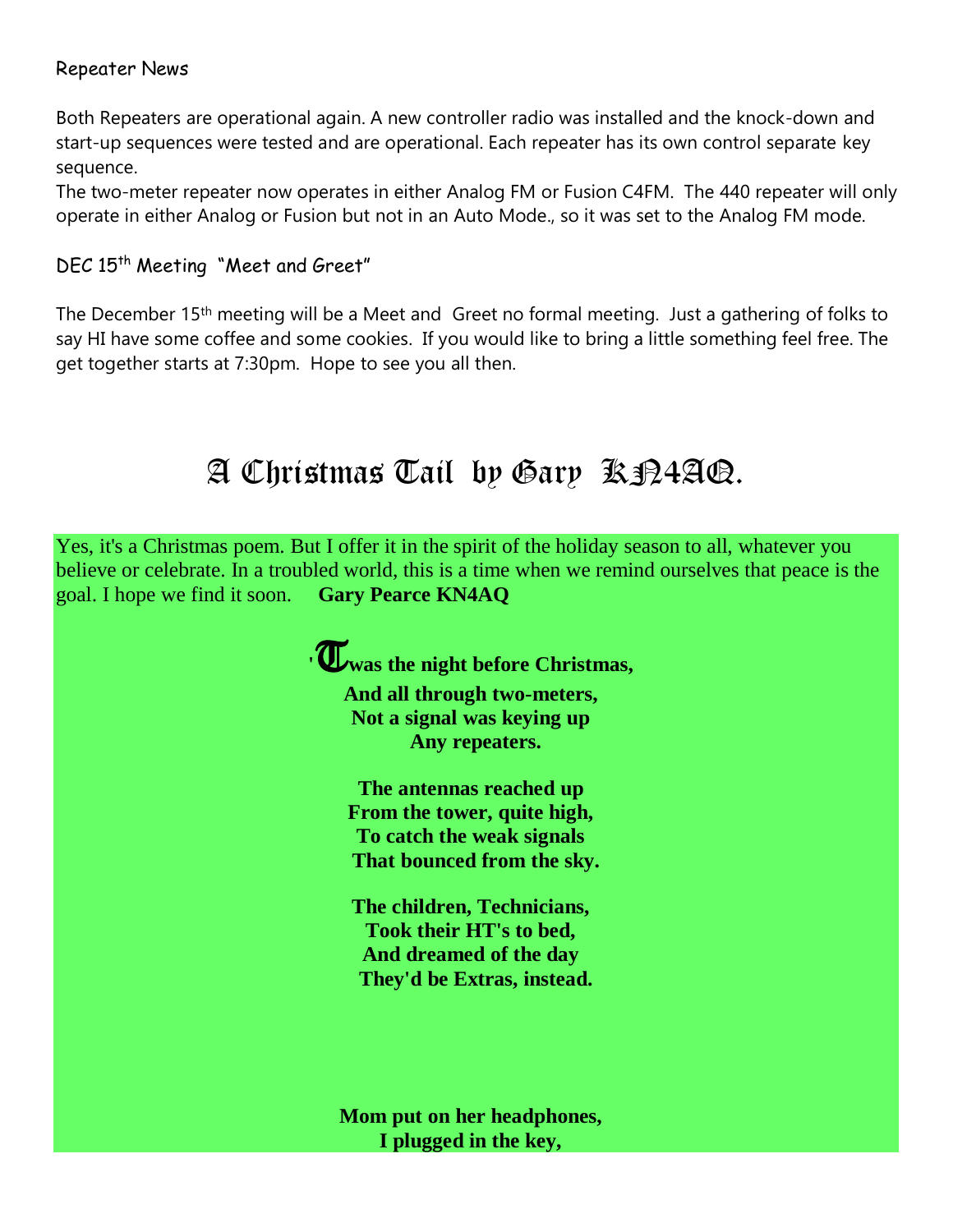#### **And we tuned 40 meters For that rare ZK3.**

**When the meter was pegged By a signal with power. It smoked a small diode, And, I swear, shook the tower.**

**Mom yanked off her phones, And with all she could muster Logged a spot of the signal On the DX Packet Cluster,**

**While I ran to the window And peered up at the sky, To see what could generate RF that high.**

**It was way in the distance, But the moon made it gleam - A flying sleigh, With an eight-element beam,**

**And a little old driver Who looked slightly mean, So I thought for a moment That it might be Wayne Green.**

**But no, it was Santa, The Santa of Hams, On a mission this Christmas To clean up the bands.**

**He circled the tower, Then stopped in his track, And he slid down the coax Right into the shack.**

**While Mom and I hid Behind stacks of** *CQ,* **This Santa of hamming Knew just what to do.**

**He cleared off the shack desk Of paper and parts,**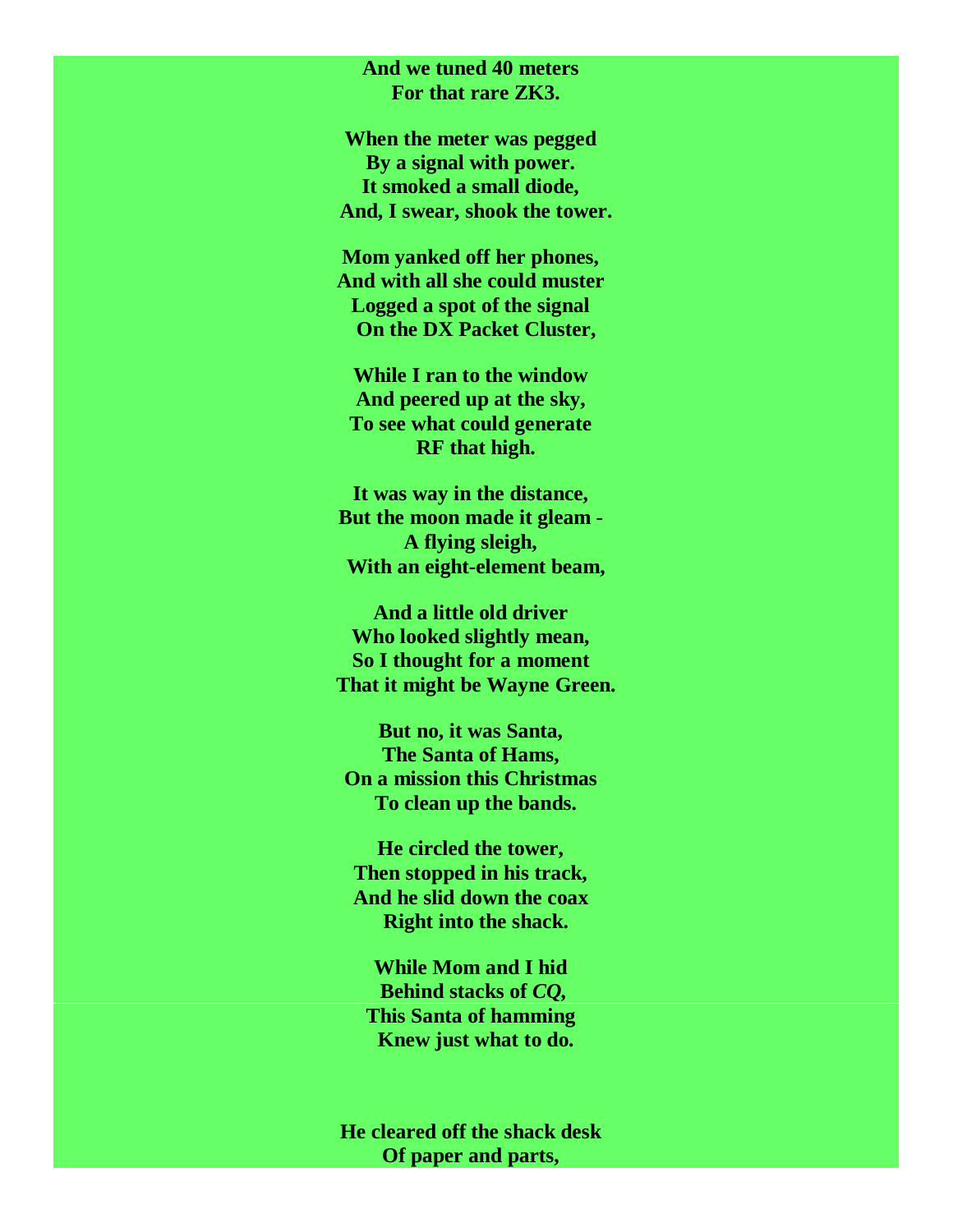**And filled out all my late QSLs, for a start.**

**He ran copper braid, Took a steel rod and pounded It into the earth Till the station was grounded.**

**He tightened loose fittings, Resoldered connections, Cranked down modulation, Installed lightning protection.**

**He neutralized tubes In my linear amp... (Never worked right before – Now it works like a champ).**

**A new low-pass filter Cleaned up the TV. He corrected the settings In my TNC.**

**He repaired the computer That wouldn't compute, And he backed up the hard drive And got it to boot.**

**Then, he reached really deep In the bag that he brought, And he pulled out a big box. "A new rig?" I thought!**

**"A new Kenwood? An Icom? A Yaesu, for me? An Elecraft, TEN-TEC Or Flex, could it be!" (If he thought I'd been bad It might be QRP!)**

**Yes! The Ultimate station! How could I deserve this? Could it be all those weekends I worked Public Service?**

**He hooked it all up And in record time, quickly**